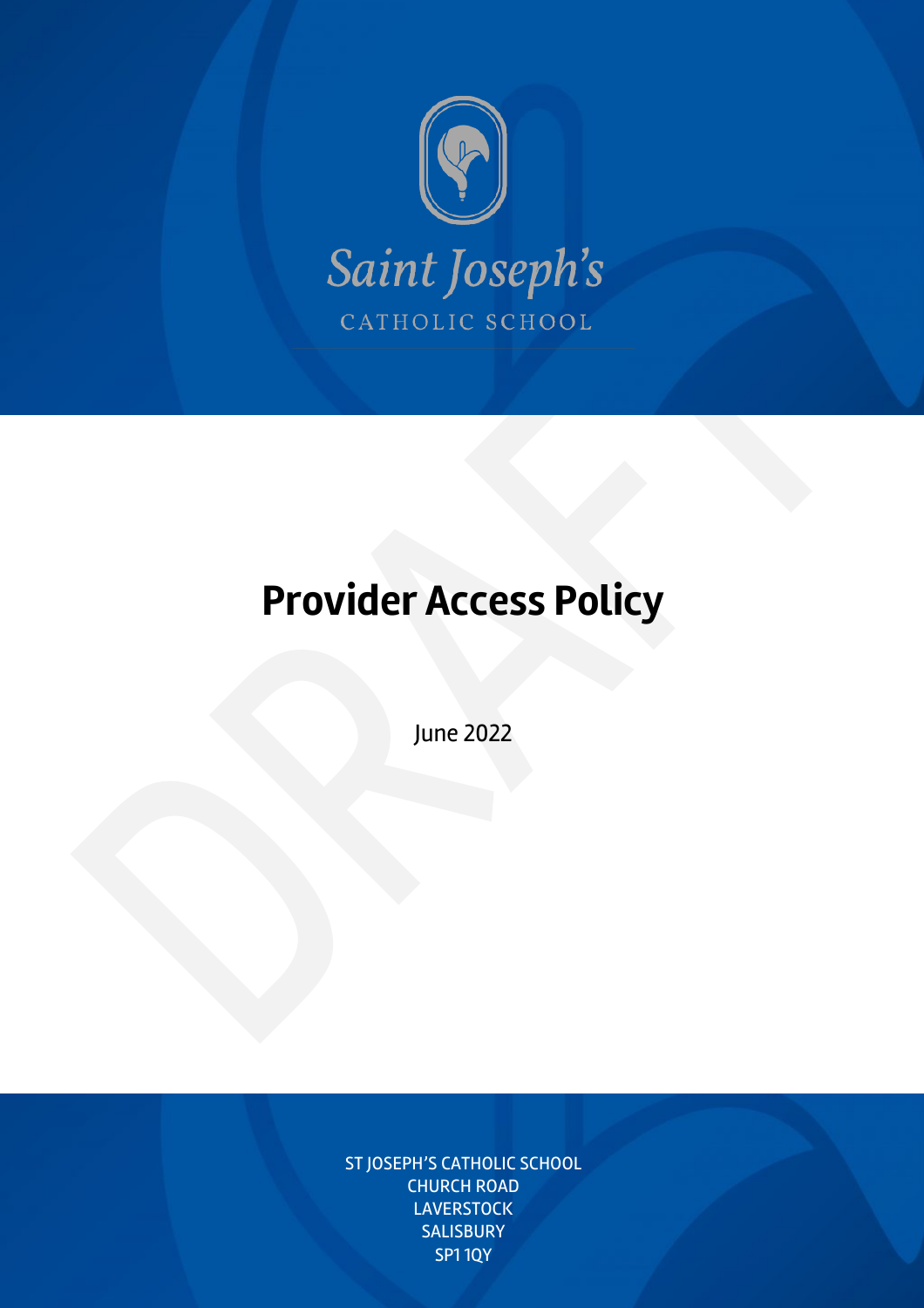

### **Success Criteria:**

#### **Context/Aim:**

This policy statement sets out the school's arrangements for managing the access of providers to pupils at the school for the purposes of giving them information about the provider's education or training offer. This complies with the school's legal obligations under Section 42B of the Education Act 1997.

#### **Monitoring Procedures:**

| <u>MUNICULINE I TUCCUULCS.</u>          |            |                                                      |  |  |  |
|-----------------------------------------|------------|------------------------------------------------------|--|--|--|
| By Whom:                                | When:      | How:                                                 |  |  |  |
| Governors' Pastoral Committee           | Biannually | Reports to the Pastoral Committee of                 |  |  |  |
|                                         |            | Governors                                            |  |  |  |
| Evaluation:                             |            |                                                      |  |  |  |
| By Whom:                                | When:      | How:                                                 |  |  |  |
| Headteacher and Careers Advisor,        | Biannually | Careers Advisor, Careers Leader, and                 |  |  |  |
| Careers Leader, and Careers Coordinator |            | Careers Coordinator to review provision <sup>2</sup> |  |  |  |
|                                         |            |                                                      |  |  |  |

| <b>Revision History:</b> |                              |                    |                         |  |  |
|--------------------------|------------------------------|--------------------|-------------------------|--|--|
| <b>Version</b>           | <b>Approved and Ratified</b> | <b>Review Date</b> | <b>Additional Notes</b> |  |  |
| V <sub>2.0</sub>         | TBC                          | September 2024     |                         |  |  |
| V <sub>1.0</sub>         | September 2018               | September 2019     |                         |  |  |

#### **Vision Statement:**

St Joseph's is a co-educational, 11-16 Catholic voluntary-aided school in the diocese of Clifton and the county of Wiltshire. Our aim is to provide a caring educational environment where each person is valued and is given the dignity due to a child of God.

At the heart of our school is the Christian vision of the human person. We want each member of our community to grow as an individual witness to the gospel values of love, truth, and justice. We want each pupil to be healthy in mind, body, and spirit.

Each member of our community should feel safe and secure in the learning environment. We aim to develop a sense of self-discipline and responsibility in our pupils. Everyone in our community should show respect for themselves, respect for others and respect for the environment.

We believe that each pupil should have the opportunity to enjoy and achieve to their full potential. We are committed to praising and celebrating achievement. We want our pupils to have high expectations of themselves to understand the value of service to others and our responsibility as stewards of the environment. Everyone has a contribution to make in helping to build the common good. We aim to equip our pupils with the ability to make good choices in their lives based on the positive relationships and values they have learned in St Joseph's.

We aim to help each of our pupils to develop morally and spiritually. We want them to achieve economic wellbeing while being mindful of the needs of others who are less fortunate.

We are committed to aspiring for excellence in all that we do for the sake of the Gospel.

#### Head teacher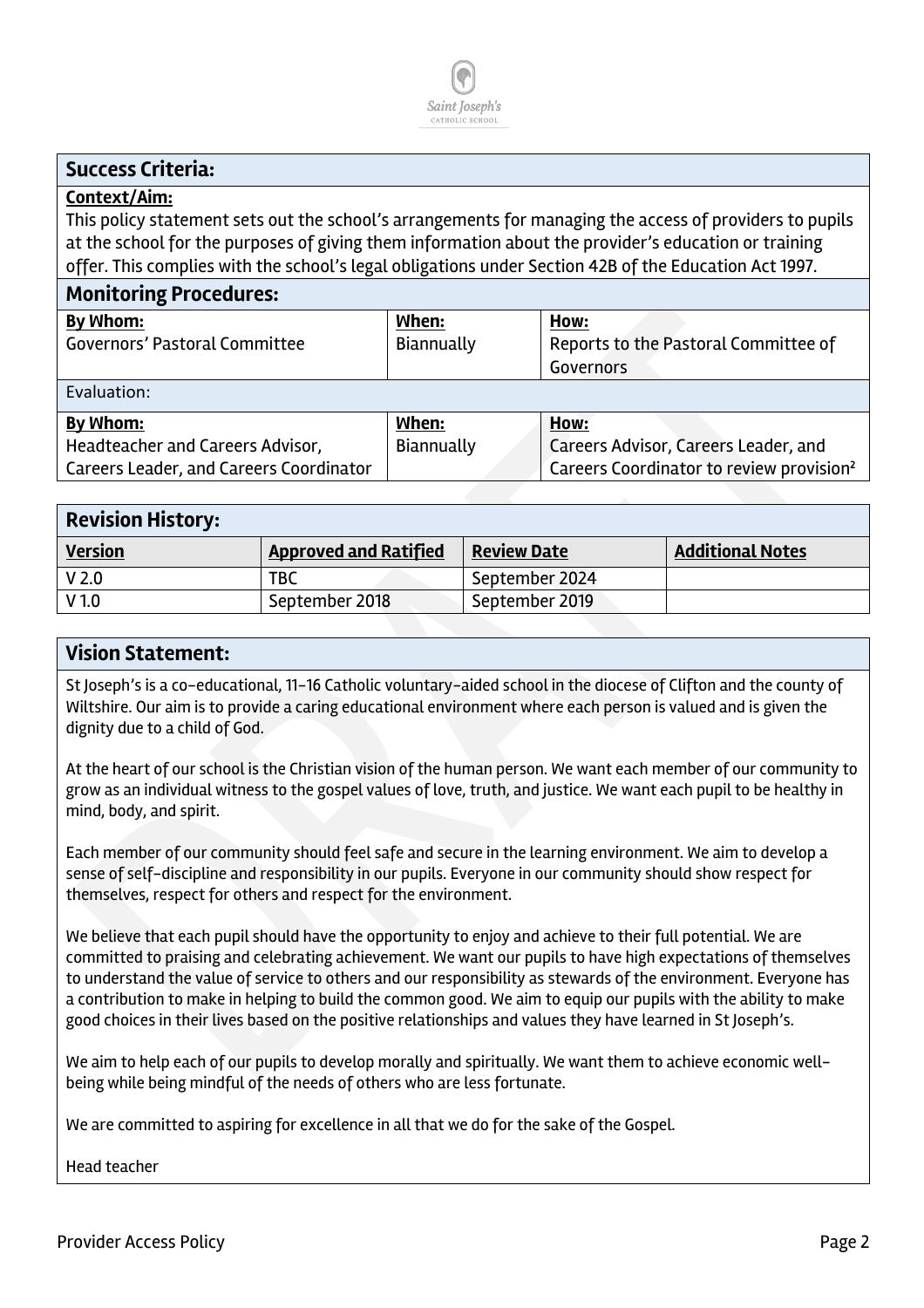### **Introduction**

This policy statement sets out the school's arrangements for managing the access of providers to pupils at the school for the purposes of giving them information about the provider's education or training offer. This complies with the school's legal obligations under Section 42B of the Education Act 1997.

Saint Ioseph's CATHOLIC SCI

# **Pupils' entitlement**

Pupils in years 7 -11 are entitled:

- To find out about technical education qualifications and apprenticeships opportunities, as part of a careers programme which provides information on the full range of education and training options available at each transition point.
- To hear from a range of local providers about the opportunities they offer, including technical education and apprenticeships – through options evenings, assemblies and group discussions and taster events.
- To understand how to make applications for the full range of academic and technical courses.

### **Management of provider access requests**

#### **Procedure**

A provider wishing to request access should contact:

*Mrs. F. Nobis* Assistant Headteacher Telephone: *01722 335380* Email: admin@sjcs.org.uk

### **Opportunities for access**

A number of events, integrated into the school careers programme, will offer providers an opportunity to come into school to speak to pupils and/or their parents:

|        | <b>Autumn Term</b> | <b>Spring Term</b>                                                       | <b>Summer Term</b>                                      |
|--------|--------------------|--------------------------------------------------------------------------|---------------------------------------------------------|
| Year 7 |                    | <b>Challenging Stereotypes</b>                                           | Skills Day at St Joseph's<br><b>Exploring different</b> |
|        |                    | Bath Spa University -<br>Exploring HE and alternative<br>options post 18 | FE/Employment areas                                     |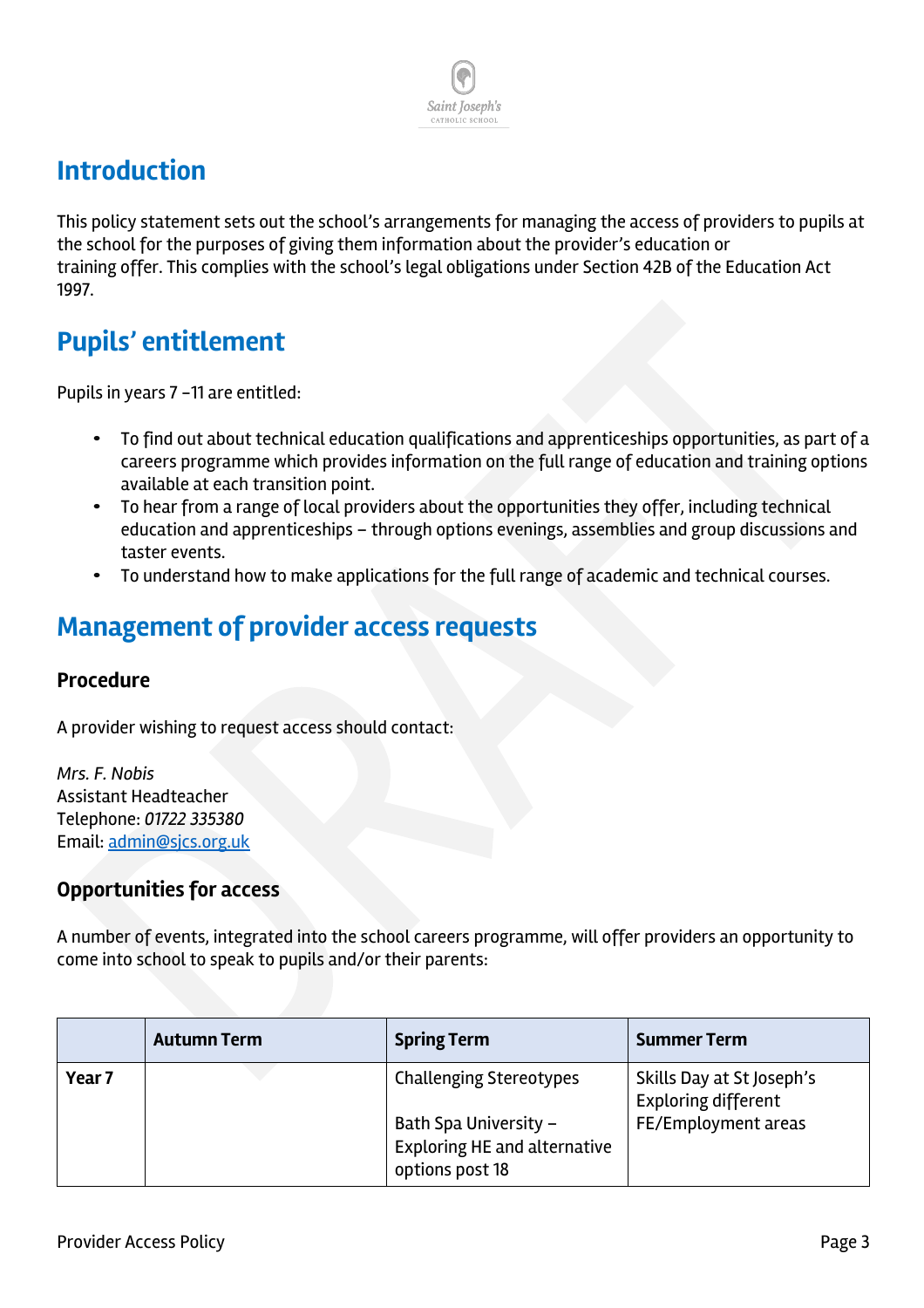

|                    | <b>Autumn Term</b>                                                                                                                                                                                  | <b>Spring Term</b>                                                                                                                                                                                     | <b>Summer Term</b>                                                                                                                                                                                                                                                                        |
|--------------------|-----------------------------------------------------------------------------------------------------------------------------------------------------------------------------------------------------|--------------------------------------------------------------------------------------------------------------------------------------------------------------------------------------------------------|-------------------------------------------------------------------------------------------------------------------------------------------------------------------------------------------------------------------------------------------------------------------------------------------|
| Year 8             |                                                                                                                                                                                                     | <b>Bath Spa University</b><br><b>Exploring HE and alternative</b><br>options post 18                                                                                                                   | Skills Day at St Joseph's<br><b>Exploring different</b><br>FE/Employment areas                                                                                                                                                                                                            |
|                    |                                                                                                                                                                                                     |                                                                                                                                                                                                        | <b>Sparsholt College</b><br><b>Futures Event: Exploring FE</b><br>options                                                                                                                                                                                                                 |
| Year 9             | <b>KS4 Options Evening for</b><br><b>Parents and Pupils</b><br>1:1 Guidance Interviews with<br>Senior Leadership Team and<br><b>Independent Careers Adviser</b>                                     | <b>Bath Spa University</b><br><b>Exploring HE and alternative</b><br>options post 18                                                                                                                   | Skills Day at St Joseph's<br><b>Exploring different</b><br>FE/Employment areas<br>Visit to Bath Spa University                                                                                                                                                                            |
| Year 10            | Launch of Work Experience                                                                                                                                                                           | Life Skills - work experience<br>preparation sessions<br><b>Interview Preparation Day</b><br>CV's, Letters of Application<br><b>EBP: Interview Techniques</b><br>workshop<br><b>Mock Interview Day</b> | Skills Day at St Joseph's<br><b>Exploring different</b><br>FE/Employment areas<br><b>Visit to Oxford University</b><br>Visit to Winchester University<br>Visits to:<br>Wiltshire/Andover/Sparsholt<br>/S6C FE Colleges<br><b>Work Experience</b><br>The Talent Foundry Career<br>workshop |
| Year <sub>11</sub> | Life Skills - assembly on<br>opportunities at 16<br>Delivery by all local College &<br>6th Form Providers to Year 11<br>pupils about<br>Post 16 Options<br><b>Oxbridge 'Raising</b><br>Aspirations' | Apprenticeship Delivery by<br><b>ASK</b>                                                                                                                                                               | Skills Day at St Joseph's<br><b>Exploring different</b><br>FE/Employment areas<br>Finance - EBP: The true cost<br>of living                                                                                                                                                               |